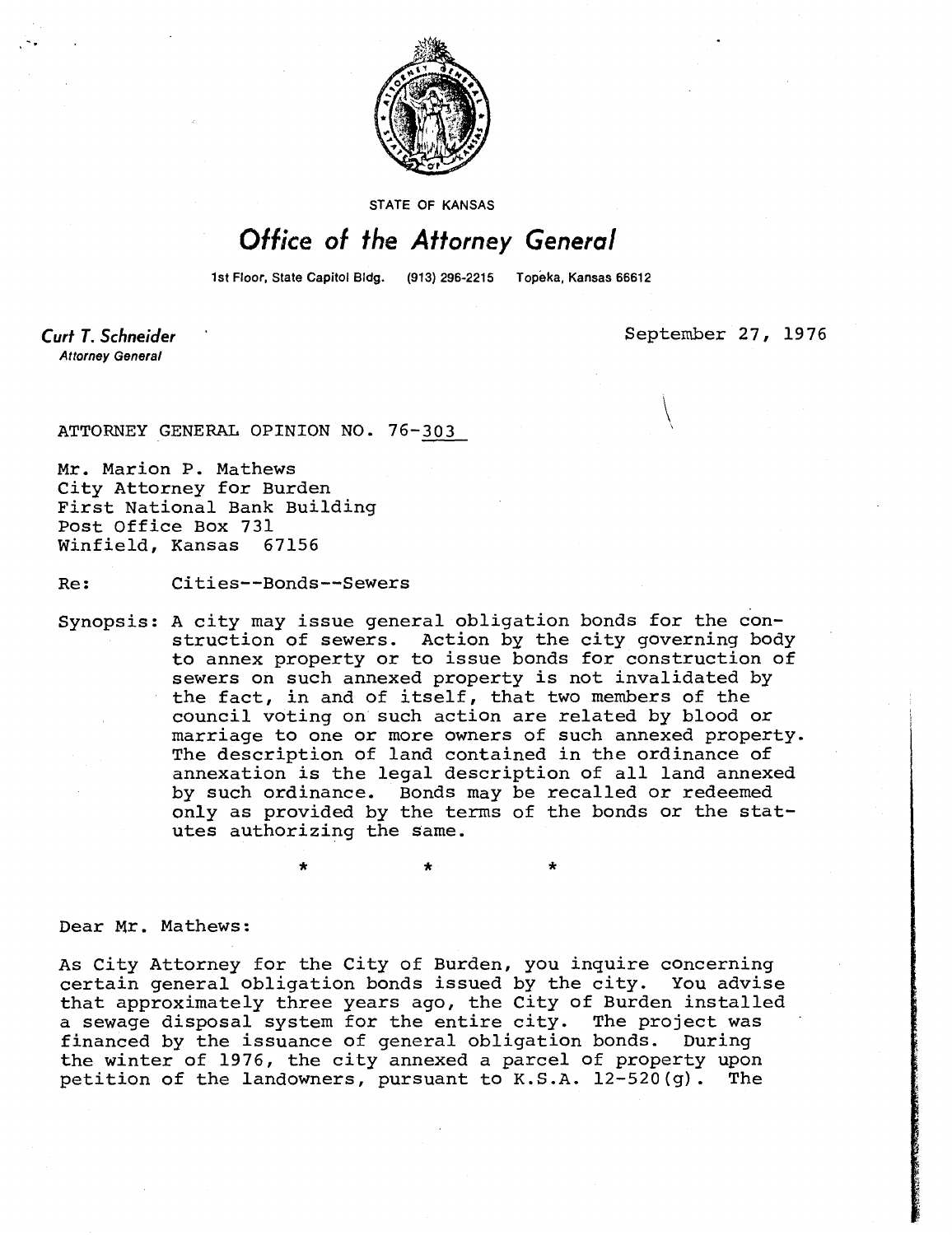Mr. Marion P. Mathews Page Two September 24, 1976

owners of the annexed property intended to develop the property, and requested the city to extend the sewer mains to include the newly annexed property. The city then issued additional general obligation bonds in the amount of \$60,000, dated March 1, 1976.1 Bonds 26 through 60 are callable after March 1, 1977, providing accrued interest and a penalty of two percent is paid. No provision was made for recalling bonds 1 through 25. These bonds have been sold, but no construction work has been begun, and none of the proceeds have been used. Recently, the city council was presented with a petition signed by 131 persons, requesting the governing body to call and redeem the bonds of the \$60,000 issue.

You inquire, first, whether a city of the third class may lawfully issue general obligation bonds for the construction of a sewer in an area annexed to the city, under the facts set forth above. The bonds in question were issued pursuant to K.S.A. 12-617 et seq. We have reviewed the transcript of the bonds in question, and must conclude that the issuance of general obligation for the construction of sewers in the annexed portion of the city is within its authority. We find no statutory objection or impediment to the issuance of such bonds for installation of sewers in this area of the city. The statutory authority of the city is not affected by the location of the sewers to be financed thereby.

Secondly, you ask whether the fact that two members of the council who voted on the annexation and the bond issue are relatives of owners of the annexed land affected the validity of either the annexation or the bond issue. One member, you advise, is a son of a property owner of the land in question, and another may be a brother-in-law. From the facts you state, it appears that neither of the two council members described above had any personal financial or monetary interest in the property annexed. Moreover, even if a member of the council owned property proposed to be annexed, I know of no basis upon which that member may be disqualified from voting either for or against the annexation of that property as a member of the city governing body. The mere existence of a familiar relationship, either by blood or marriage, does not in and of itself, support a legal judgment that such officers were motivated by personal advantage, pecuniary or otherwise, and acted otherwise than in accordance with their public duty in voting on the question of annexation or the issuance of the bonds in question.

1. City of Burden, General Obligation Sewer Improvement Bonds, Series A, 1976; Principal Amount \$60,000; dated March 1, 1976.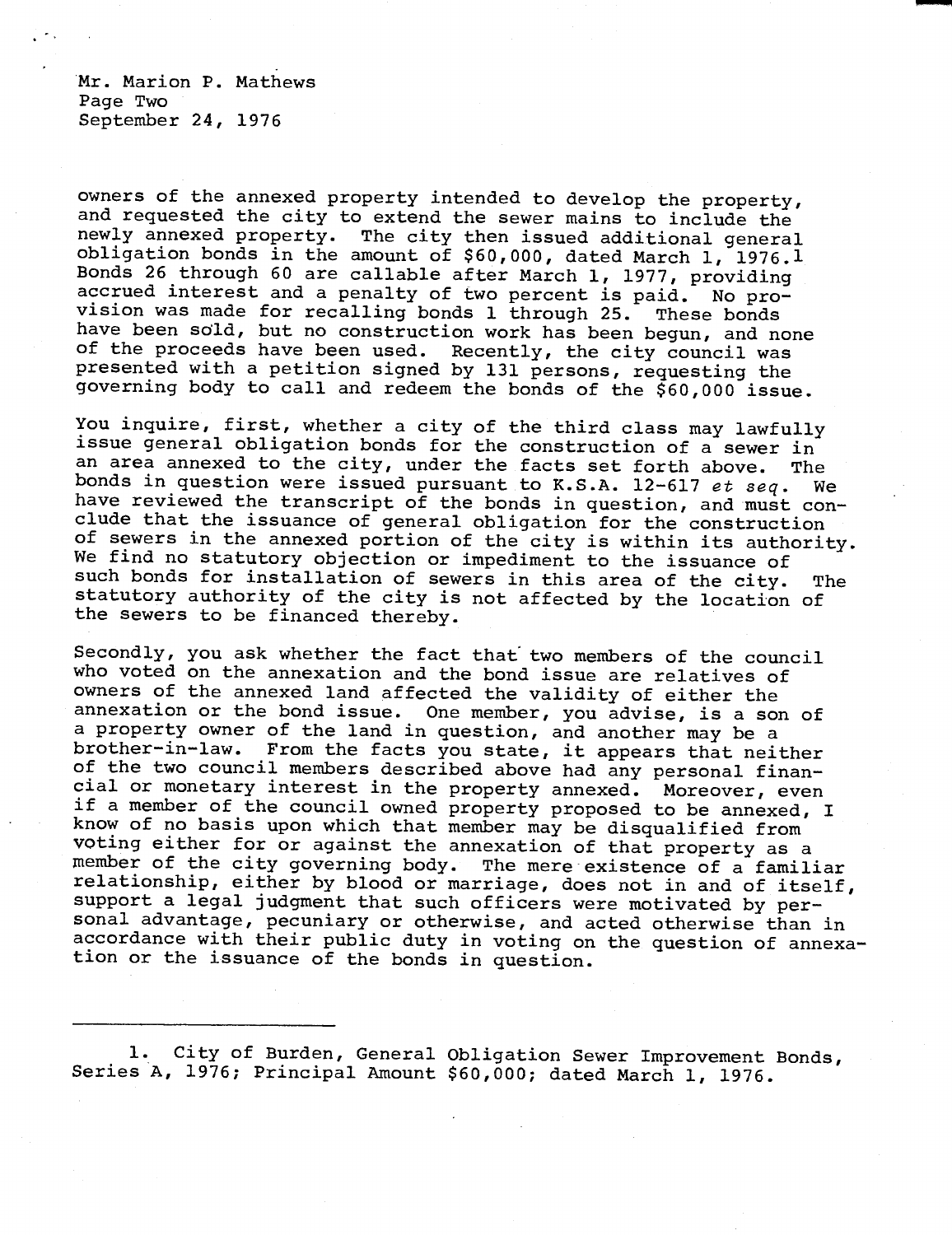Mr. Marion P. Mathews Page Three September 27, 1976

Thirdly, you ask whether an error in the description of the annexed real property, contained in the adopted ordinance of annexation, may be corrected by an ordinance properly describing the property. The property which was annexed is necessarily only that which is described in the ordinance. The nature of the error in the description is not clear from your letter, so we lack sufficient information to address the question more fully. It is sufficient to say, however, that the ordinance which was in fact passed describes the property which is now a part of its corporate territory. If, for example, the error is such that property was annexed which is not legally subject to annexation, the ordinance may well be void or voidable. If, on the other hand, the error is such that the ordinance merely describes more land than was intended to be annexed, and such additional land is itself lawfully subject to annexation, it may well be that the ordinance is not subject to attack, and that all property described in the ordinance is now a lawful part of the corporate territory of the city.

Your final question inquires whether a municipality may lawfully recall the above referenced general obligation bonds under the General Bond Law, specifically K.S.A. 10-1006, providing the face value (principal amount) plus accrued interest and a two percent penalty is paid the bondholder.

We note that the enabling legislation authorizing the general obligation bonds in question ( $i.e.$  K.S.A. 12-617 et seq.) do not provide for call prior to maturity. An examination of the bonds themselves does not reveal an early redemption for bonds one through 25; it does however permit early call of bonds 26 through 60 after March 1, 1977, providing that accrued interest and a two percent penalty is paid each bondholder as we pointed out above.

It can be stated that as a general rule the right of a municipality to redeem its general obligation bonds prior to their maturity is governed by the terms of the bonds, and in the absence of a provision therefor either in the bonds or statutes, authorizing the same, bonds issued for a certain number of years are not redeemable before maturity without the consent of the bondholder.<sup>2</sup>

<sup>2.</sup> This, of course, does not preclude such redemption where the authorizing statutes or the bonds themselves provide for early redemption. City of Miami v. State, 139 Fla. 598, 190 So. 774 (1939); State ex rel. City of Columbus v. Price, 127 Neb. 132; 354 N.W. 889 (1934). See generally, 64 C.J.S., Municipal Corporations, § 1959; Annotation, 109 A.L.R. 988.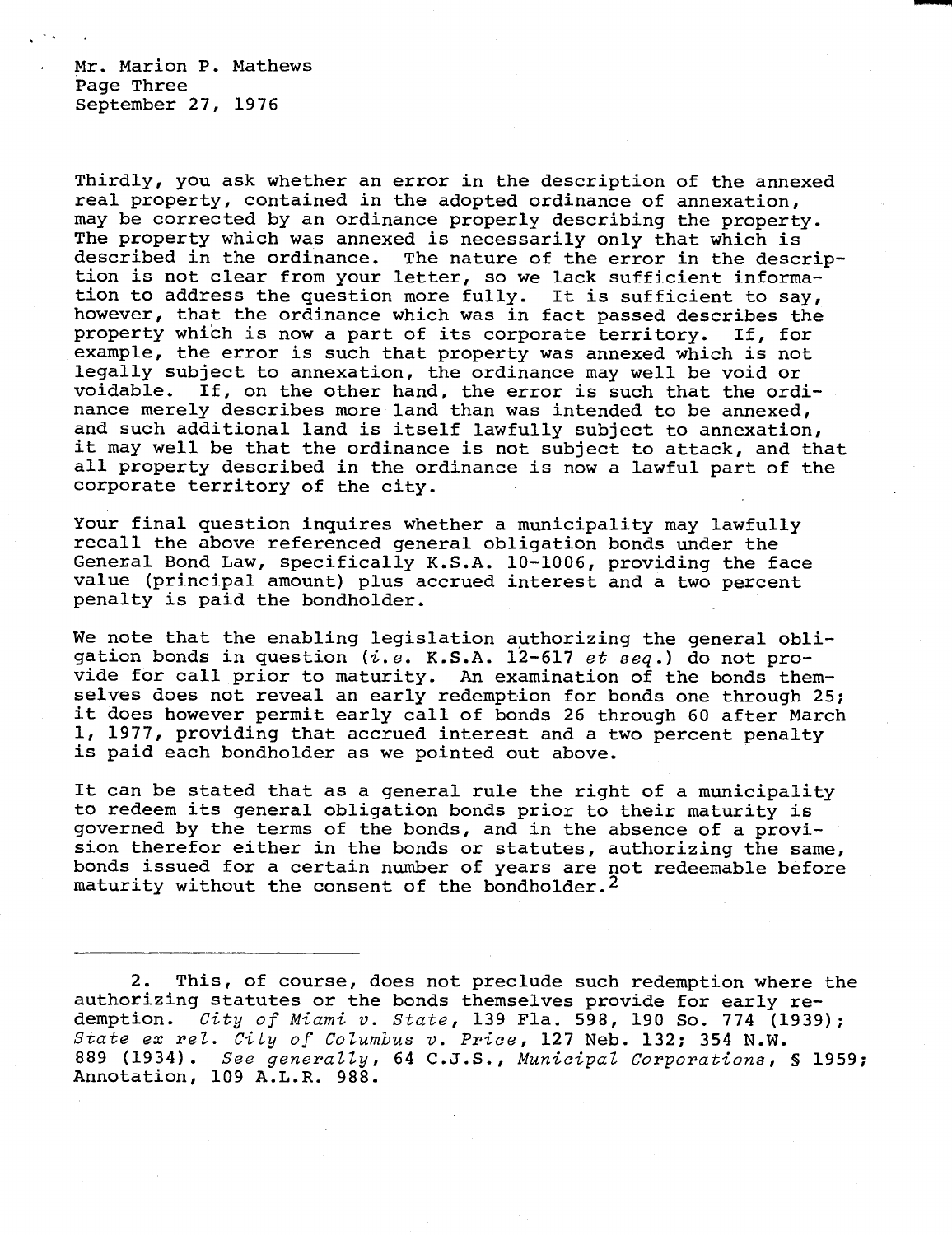Mr. Marion P. Mathews Page Four September 27, 1976

In State ex rel. v. School Fund Commission, 152 Kan. 427, 103 P.2d 801 (1940) Justice Harvey stated:

> "It is well settled that in the absence of a provision therefor, either in the bonds or an applicable statute, municipal bonds issued for a certain number of years are not redeemable before maturity without the consent of the persons holding them."

As we pointed out earlier, neither the statutes, authorizing ordinance nor the instruments themselves permit redemption of bonds numbered one through 25 prior to their stated maturity date. So applying the general rule as stated, supra, these bonds may not be redeemed unless the city has the consent of the bondholders. This brings us to the provisions of K.S.A. 10-1006, which provides thusly:

> "Whenever any county, city, township or school district in this state shall owe any oustanding and unmatured bonds, and at the same time shall have in its treasury any sinking funds raised to pay such bonds, the proper officers of such county, city, township or school district may use such funds to purchase or pay any of such bonds and cancel the same, whenever they can be so purchased or paid at or below par, or at such reasonable price above par as may be requested by a majority of the resident taxpayers of such county, city, township or school district, and which request may be made by a written petition to that effect, directed to such officers." [Emphasis supplied.]

As is apparent, this statute enables the municipality to use the available monies of a sinking fund established for the retirement of a particular bond issue to purchase outstanding and unmatured bonds of that issue. However, an important qualification pivots on the language "whenever they can be so purchased or paid." This in our judgment means that unless the terms of the bonds or authorizing statutes provide for an early redemption or the bondholders give their permission to an early redemption the bonds cannot "be so purchased or paid."